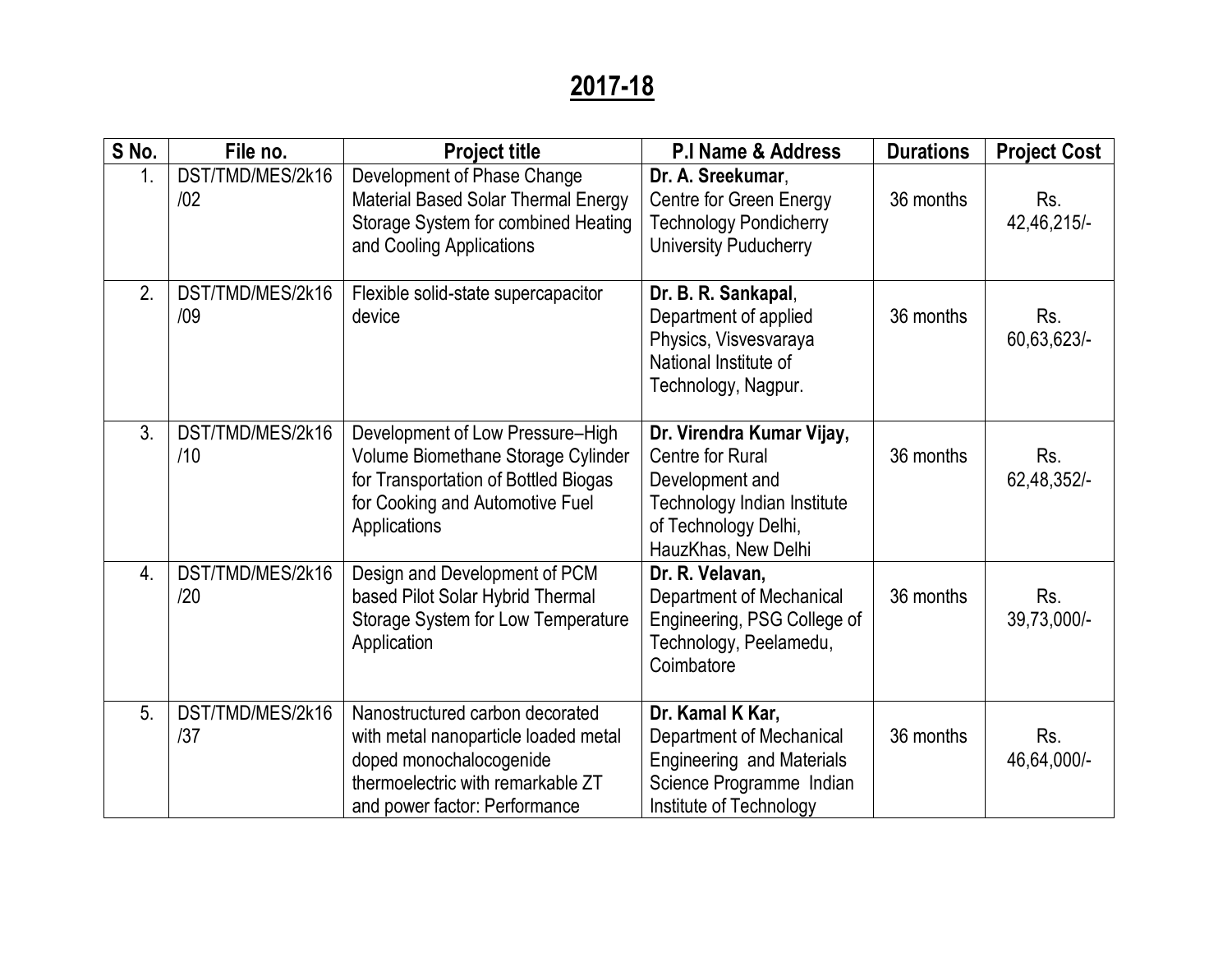|                |                         | evaluation with commercially<br>available thermoelectric devices                                                                                                                              | Kanpur                                                                                                                                                              |           |                      |
|----------------|-------------------------|-----------------------------------------------------------------------------------------------------------------------------------------------------------------------------------------------|---------------------------------------------------------------------------------------------------------------------------------------------------------------------|-----------|----------------------|
| 6.             | DST/TMD/MES/2k16<br>/50 | Reversible Alkali Metal Based<br><b>Hydrides for High Temperature</b><br><b>Thermal Energy Storage</b>                                                                                        | Dr. E. Anil Kumar,<br><b>Department of Mechanical</b><br>Engineering<br>Indian Institute of<br>Technology Tirupati, A.P                                             | 36 months | Rs.<br>1,44,44,750/- |
| 7 <sub>1</sub> | DST/TMD/MES/2k16<br>177 | <b>Hierarchically Nanostructured Energy</b><br><b>Materials for Next Generation Na-Ion</b><br><b>Based Energy Storage Technologies</b><br>and Their Use in Renewable Energy<br><b>Systems</b> | Dr. Amreesh Chandra,<br>Department of Physics,<br>Indian Institute of<br>Technology Kharagpur,<br><b>West Bengal</b>                                                | 36 months | Rs.<br>94,97,644/-   |
| 8.             | DST/TMD/MES/2k16<br>/83 | Development of Low Cost Iron Based<br>Flow Batteries for Grid Level Energy<br>Storage                                                                                                         | Dr. H.B. Muralidhara,<br>Center for Incubation,<br>Innovation, Research and<br>Consultancy, Jyothy Institute<br>of Technology, Bangalore                            | 36 months | Rs.<br>1,37,50,000/- |
| 9.             | DST/TMD/MES/2k16<br>/85 | Materials and related storage devices<br>for grid-deprived communities                                                                                                                        | Dr. S. Sampath,<br>Inorganic & Physical<br>Chemistry; Indian Institute of<br>Science; Bengaluru.                                                                    | 36 months | Rs.<br>1,94,76,600/- |
| 10.            | DST/TMD/MES/2k16<br>/94 | Design & processing of<br>nanostructured hybrid composite<br>materials for electrochemical energy<br>storage                                                                                  | Dr. Narayanan Unni K. N.,<br><b>Photosciences&amp; Photonics</b><br>Section, Chemical Science &<br>Technology Division (CSTD),<br>CSIR-NIIST,<br>Thiruvananthapuram | 36 months | Rs.<br>50,34,920/-   |
| 11.            | DST/TMD/MES/2k16        | PCM integrated Solar Powered Space                                                                                                                                                            | Mrs. Nidhi Agrawal,                                                                                                                                                 |           |                      |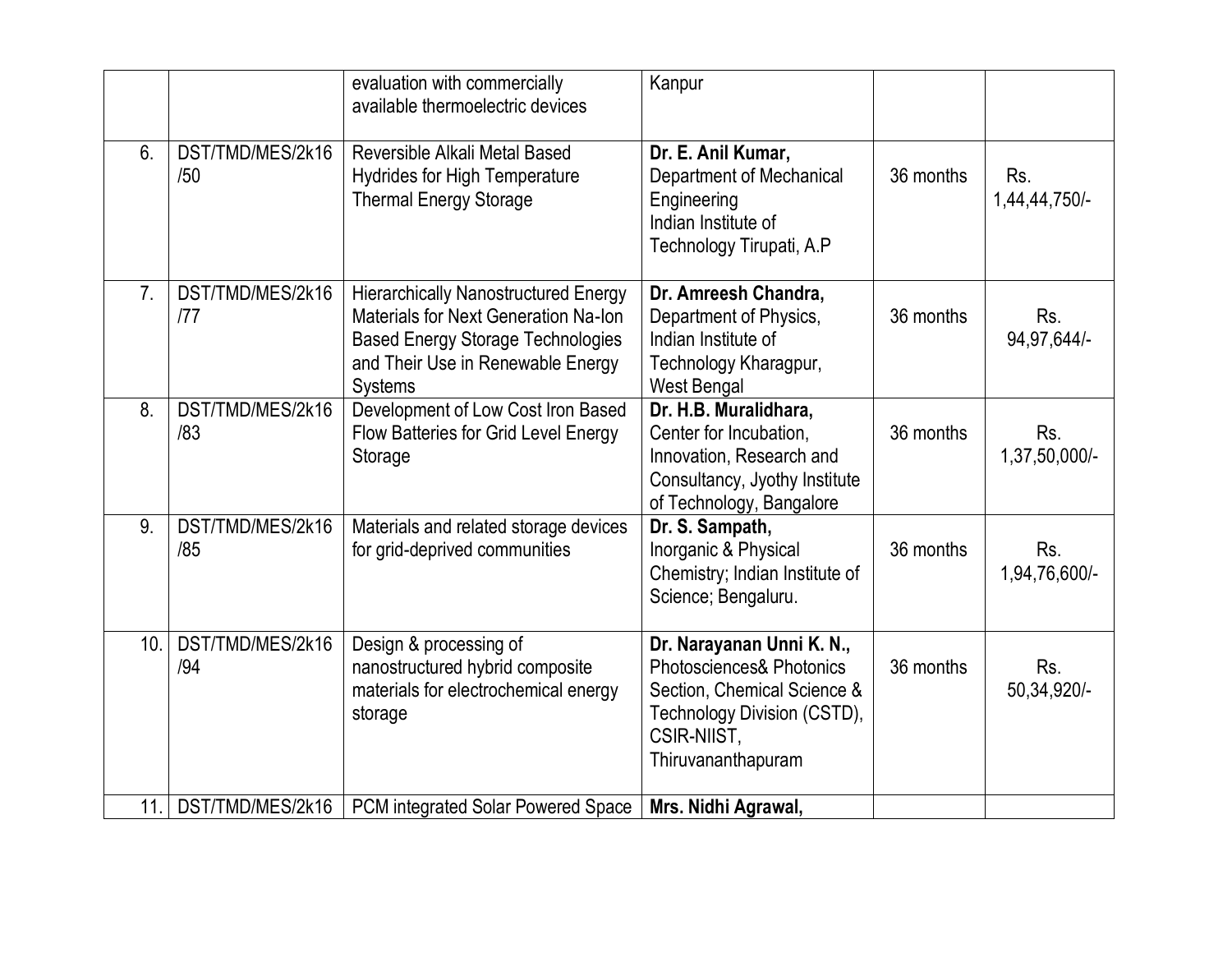|     | /95                      | <b>Heating System</b>                                                                                                                                                                                                                                 | <b>Pluss Advanced</b><br>Technologies Pvt. Ltd.<br>Gurgaon                                                                                                                    | 36 months | Rs.<br>58,46,500/-   |
|-----|--------------------------|-------------------------------------------------------------------------------------------------------------------------------------------------------------------------------------------------------------------------------------------------------|-------------------------------------------------------------------------------------------------------------------------------------------------------------------------------|-----------|----------------------|
| 12. | DST/TMD/MES/2k16<br>/98  | Development of functional phase<br>change materials for enhanced<br>energy efficiency of thermal energy<br>storage system                                                                                                                             | Dr. V. Kumaresan,<br>Institute for Energy Studies,<br><b>Department of Mechanical</b><br>Engineering, Anna<br>University, Chennai                                             | 36 months | Rs.<br>45,41,800/-   |
| 13. | DST/TMD/MES/2k16<br>/108 | Design & development of Solar dish<br>concentrator with thermal storage<br>options for electricity generation                                                                                                                                         | Dr K. Hemachandra Reddy,<br><b>Department of Mechanical</b><br>Engineering, JNTUA College<br>of Engineering, JNT<br>University - Ananthapuramu,<br>Andhra Pradesh             | 36 months | Rs.<br>55, 16, 500/- |
| 14. | DST/TMD/MES/2k16<br>/114 | <b>Hybrid Energy Storage Devices</b><br>based on Multifunctional<br>Nanocomposite Materials                                                                                                                                                           | Dr. M. M. Shaijumon,<br>School of Physics, Indian<br>Institute of Science<br><b>Education &amp; Research</b><br>Thiruvananthapuram                                            | 36 months | Rs.<br>1,04,07,200/- |
| 15. | DST/TMD/MES/2k16<br>/116 | Scale-up Process Development of<br><b>Highly Efficient Innovative Core-Shell</b><br><b>Structured Electrode Materials and</b><br>Investigate their Electrochemical<br>Performance by Fabricating Lithium<br><b>Batteries for Clean Energy Storage</b> | Dr. A. Vadivel Murugan,<br>Centre for Nanoscience and<br>Technology, Madanjeet<br>School of Green Energy<br>Technologies, Pondicherry<br>University (A Central<br>University) | 24 months | Rs.<br>1,04,66,500/- |
| 16. | DST/TMD/MES/2k16<br>/125 | Mobilized Latent Thermal Storage for<br>Heat/Cold Energy Transportation by<br><b>Utilizing Phase Change Materials</b>                                                                                                                                 | Dr. Shanmuga Sundaram<br>Anandan,<br><b>Department of Mechanical</b><br>Engineering, Sree Sastha<br>Institute of Engineering and                                              | 36 months | Rs.<br>45, 13, 234/- |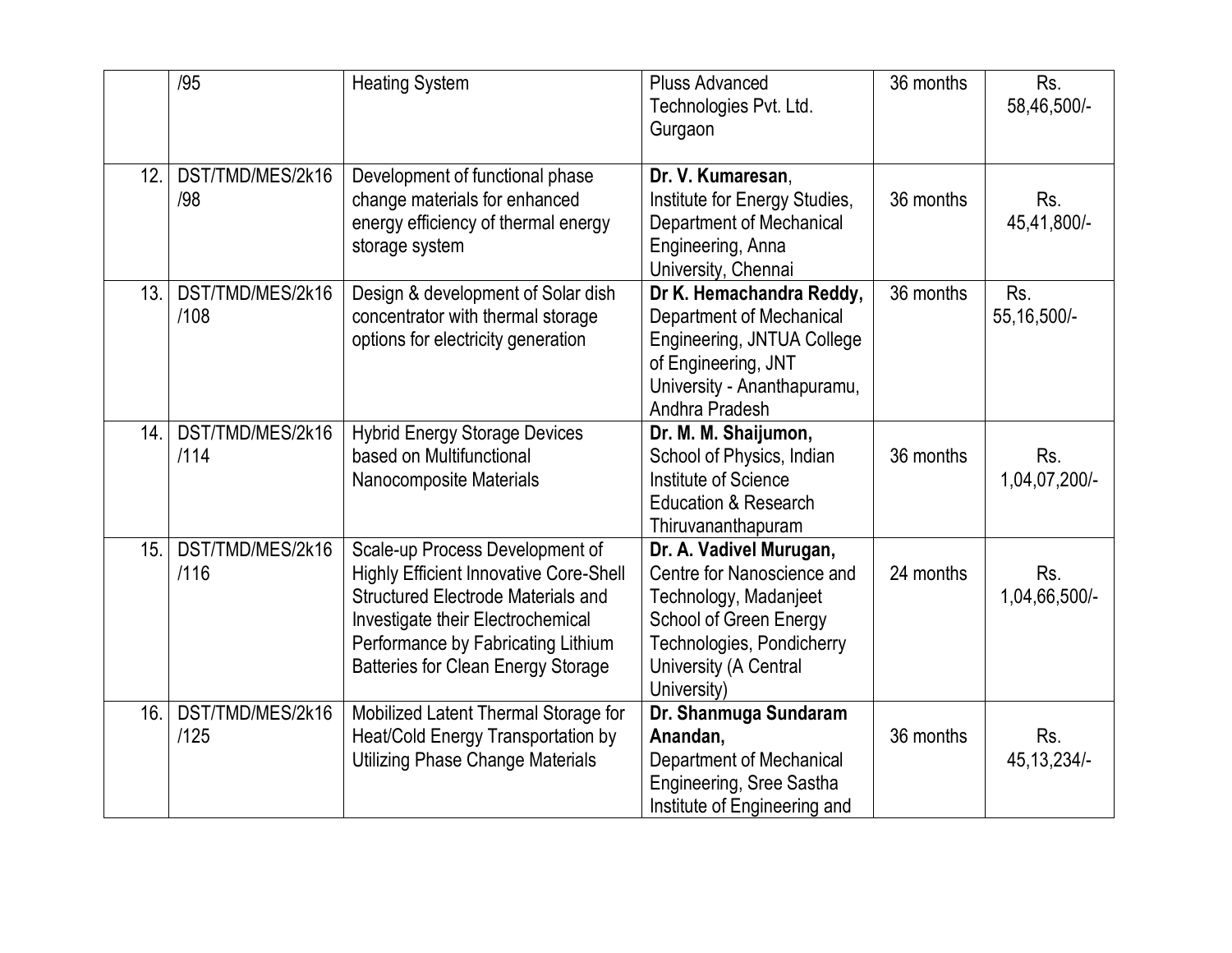|     |                         |                                                                                                                                                                                        | Technology,<br>Chembarambakkam,<br>Chennai                                                      |           |                    |
|-----|-------------------------|----------------------------------------------------------------------------------------------------------------------------------------------------------------------------------------|-------------------------------------------------------------------------------------------------|-----------|--------------------|
| 17. | DST/TMD/MES/2k17<br>/08 | Condition monitoring and prediction of<br>thermal runaway through<br>experiments, numerical modeling and<br>estimation of state-of-charge in<br>Lithium-ion cells                      | Dr. Amit Gupta<br>IIT, Delhi                                                                    | 36 months | Rs.90,48,160/-     |
| 18. | DST/TMD/MES/2k17<br>/13 | Development, via innovative, but<br>facile, processing route, and<br>understanding of superior carbon<br>nanotube reinforced electrode<br>materials for Na-ion and Li-ion<br>batteries | Dr. Amartya Mukhopadhyay<br><b>IIT Bombay</b>                                                   | 36 months | Rs.<br>81,40,880/- |
| 19. | DST/TMD/MES/2k17<br>/24 | Simultaneous THERMOELECTRIC "<br>waste heat to Electrical Energy<br><b>Conversion</b> " and DIELECTRIC<br>"Energy Storage" by Germanium<br>Telluride (GeTe) and its derivatives        | Dr. Kanishka Biswas<br><b>JNCASR</b>                                                            | 36 Months | Rs. 85,59,780      |
| 20. | DST/TMD/MES/2k17<br>/25 | Development and heat transfer<br>analysis of material for encapsulated<br>phase change material for medium<br>and high temperature solar<br>applications                               | Dr. Sandip Kumar Saha<br><b>IIT Bombay</b>                                                      | 36 Months | Rs.<br>70,77,950/- |
| 21. | DST/TMD/MES/2k17<br>/29 | Development of Hybrid 3D<br>Architecture Electrodes for High<br><b>Energy Density Supercapattery</b>                                                                                   | Dr. R. Ananthakumar<br><b>Central Institute of Plastic</b><br><b>Engineering and Technology</b> | 36 Months | Rs.<br>47,81,834/- |
| 22. | DST/TMD/MES/2k17<br>/46 | Development of low-cost sodium ion<br>batteries for grid and off-grid storage<br>applications.                                                                                         | Dr. Bijoy Kumar Das<br><b>ARCI Chennai</b>                                                      | 36 Months | Rs.<br>64,54,080/- |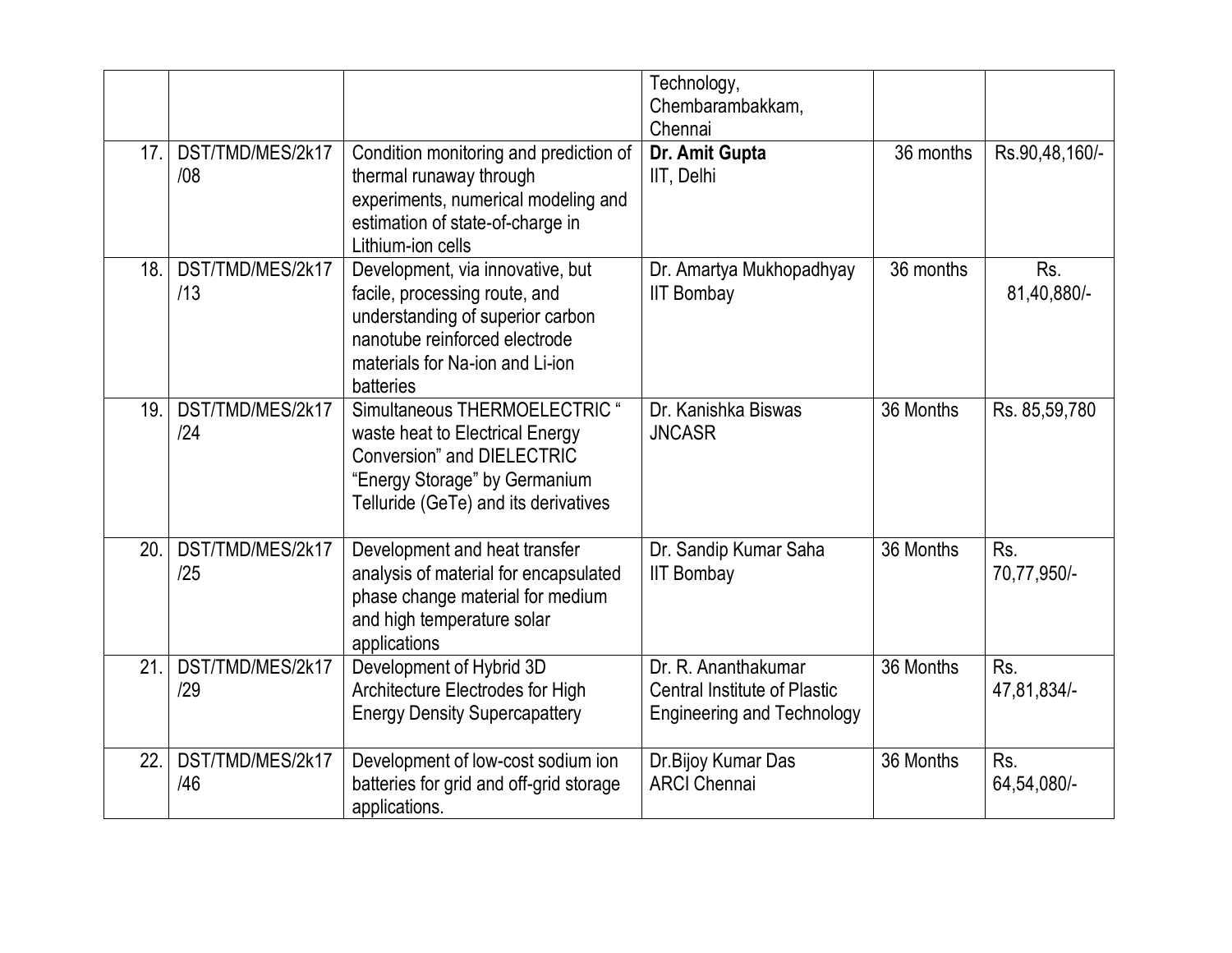| 23. | DST/TMD/MES/2k17<br>/47 | High voltage carbon encapsulated-<br>graded LiMn2O4:LiNi1-x-yCoxAlyO2<br>cathodes for rechargeable Li-ion<br>pouch cells                 | M. B. Sahana<br><b>ARCI Chennai</b>                          | 36 Months | Rs.<br>62,56,400/- |
|-----|-------------------------|------------------------------------------------------------------------------------------------------------------------------------------|--------------------------------------------------------------|-----------|--------------------|
| 24. | DST/TMD/MES/2k17<br>/51 | Sc'11alable Manufacturing of<br>Asymmetric Micro Supercapacitors for<br><b>Next Generation Energy Storage</b><br>Devices.                | Dr. Viswanath Balakrishnan<br><b>IIT Mandi</b>               | 36 Months | Rs. 68,60,600      |
| 25. | DST/TMD/MES/2k17<br>/65 | Development of light weight heat sink<br>integrated with phase change material<br>(PCM) for cooling applications                         | Dr. Santosh Kumar Sahu<br><b>IIT Indore</b>                  | 36 Months | Rs. 28,85,520      |
| 26. | DST/TMD/MES/2k17<br>/70 | Development of layered transition<br>metal dichalcogenides for efficient<br>energy storage: Synthesis and<br>supercapacitor applications | Dr. Venkataramanan Mahalin<br>gam<br><b>IISER Kolkata</b>    | 36 Months | Rs. 61,46,800      |
| 27. | DST/TMD/MES/2k17<br>/73 | Electrospun Nanofibers as Effective<br>Polysulfide Trap for Advanced<br><b>Lithium-Sulfur Batteries</b>                                  | Dr.BhanuNandan<br><b>IIT Delhi</b>                           | 36 Months | Rs. 68,38,480      |
| 28. | DST/TMD/MES/2k17<br>/74 | Development of high capacity NMC<br>cathode materials for Lithium ion<br>rechargeable batteries                                          | Prof Rajendra Kumar Singh<br><b>Banaras Hindu University</b> | 36 Months | Rs. 36,08,770      |
| 29. | DST/TMD/MES/2k17<br>/78 | Development of low cost sodium-ion<br>battery: Fabrication and application of<br><b>NASICON based electrodes</b>                         | Dr Rajiv Prakash<br>IIT (BHU)                                | 36 Months | Rs. 82,89,600      |
| 30. | DST/TMD/MES/2k17<br>/93 | Self-charging energy storage devices<br>for Wearable applications                                                                        | Dr.Dipti Gupta<br><b>IIT Bombay</b>                          | 24 Months | Rs. 44,73,600      |